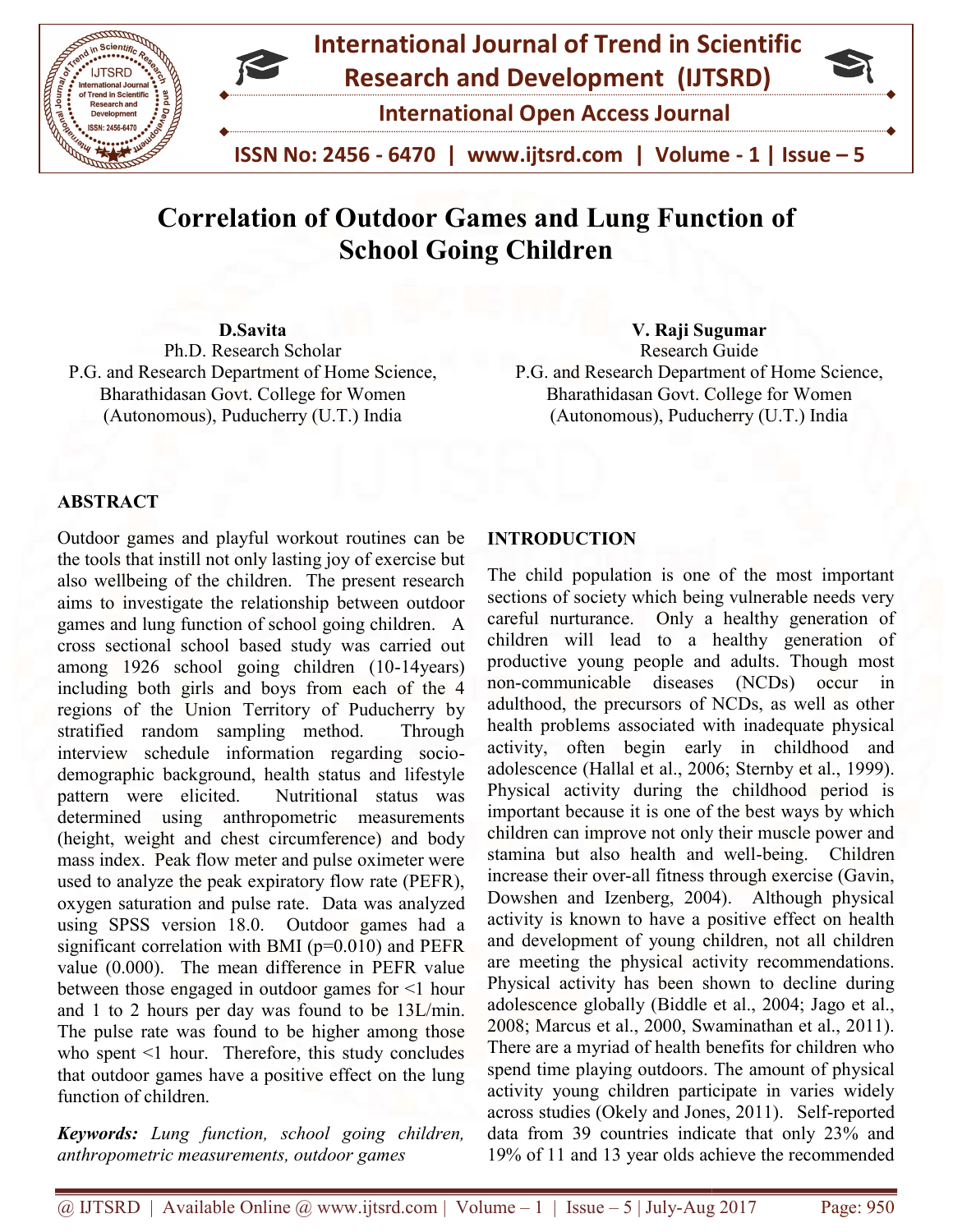60 min per day of moderate-to-vigorous physical activity (Hallal et al, 2014). According to Hinkley (2011) in the last 10 years or so, it has become evident that many young children do not participate in sufficient physical activity for health and hence high levels of physical inactivity and sedentary behavior are becoming a global concern. The advent of entertainment and communication devices such as lap top, television, mobile, video games, iPod, iPad, television, and internet has led to the decrease in the frequency and duration of outdoor recreation activities by children due to the emergence of newer leisure opportunities (Kansal & Ohri, 2014). Therefore, the purpose of the current study was to evaluate the relationship between outdoor games and lung function among school going children.

### Methodology

A cross sectional school based study was conducted during June 2015 to February 2017 in each of the 4 regions of the Union Territory of Puducherry namely Puducherry, Karaikal, Mahe and Yanam after obtaining permission from the Director of Education. The study population consisted of 1926 school going children (10-14 years) both boys and girls selected by stratified random sampling method from rural and urban areas.

Data pertaining to socio-demographic, health status and lifestyle pattern was collected by interview schedule.

Anthropometric measurements such as height weight and chest circumference were taken and body mass index was calculated using the formula Weight  $(Kg)/Height (m<sup>2</sup>)$ . Peak expiratory flow rate, oxygen saturation  $(SPO<sub>2</sub>)$  and pulse rate were measured to analyze their lung function. The data is expressed in numbers and percentage. ANOVA was used to compare the BMI and lung function with average hours spent in outdoor games and p value was also determined.

### Results and Discussions

The results of the study are presented and discussed as follows:

It is evident from Table 1 that girls (51.03%) outnumbered boys (48.96%).

Table 1. Distribution of the sample based on sex

| Sex          | Number |       |
|--------------|--------|-------|
| <b>Girls</b> | 983    | 51.03 |
| <b>Boys</b>  | 943    | 48.96 |
| <b>Total</b> | 1926   | 100   |

Table 2. shows that the study population belonging to urban area was higher (53.11%) than rural area (46.88) with a difference of 6.23%.

# Table 2. Distribution of the sample based on location

| <b>Location</b> | Number |       |
|-----------------|--------|-------|
| Urban           | 023    | 53.1  |
| Rural           |        | 16 QQ |

Table 3. Distribution of the sample based on average hours engaged in outdoor games

| <b>Average hours</b><br>engaged in<br>outdoor games | No.  | $\frac{0}{\alpha}$ |
|-----------------------------------------------------|------|--------------------|
| $<$ 1 hr                                            | 429  | 22.27              |
| $1$ to $2$ hrs                                      | 1282 | 66.56              |
| $3$ to $4$ hrs                                      | 215  | 11.16              |

The distribution of the sample based on average hours engaged in outdoor games (Table 3) points out that the proportion of children engaging in 1 to 2 hours of outdoor games was higher (66.56%) compared to  $\leq 1$ hour (22.27%) and 3 to 4 hours per day (11.16%).

Table 4 depicts the distribution of sample based on region, location and sex with respect to average time spent in outdoor games. It is evident from the table that the children in all the 4 regions except Yanam were engaged on an average of 1 to 2 hours in outdoor games followed by <1 hour. More number of children (25) in Yanam participated in outdoor games for 3 to 4 hours when compared to other regions.

In Puducherry the number of girls from both rural and urban areas engaged in  $1$  to  $2$  hours and  $\leq 1$  hour of outdoor games was higher than boys. Boys outnumbered the girls in the time spent in outdoor games for 3 to 4 hours.

The participation of boys in outdoor games (in all three categories) from both rural and urban areas of Karaikal were found to be higher than girls except in urban area (<1 hour).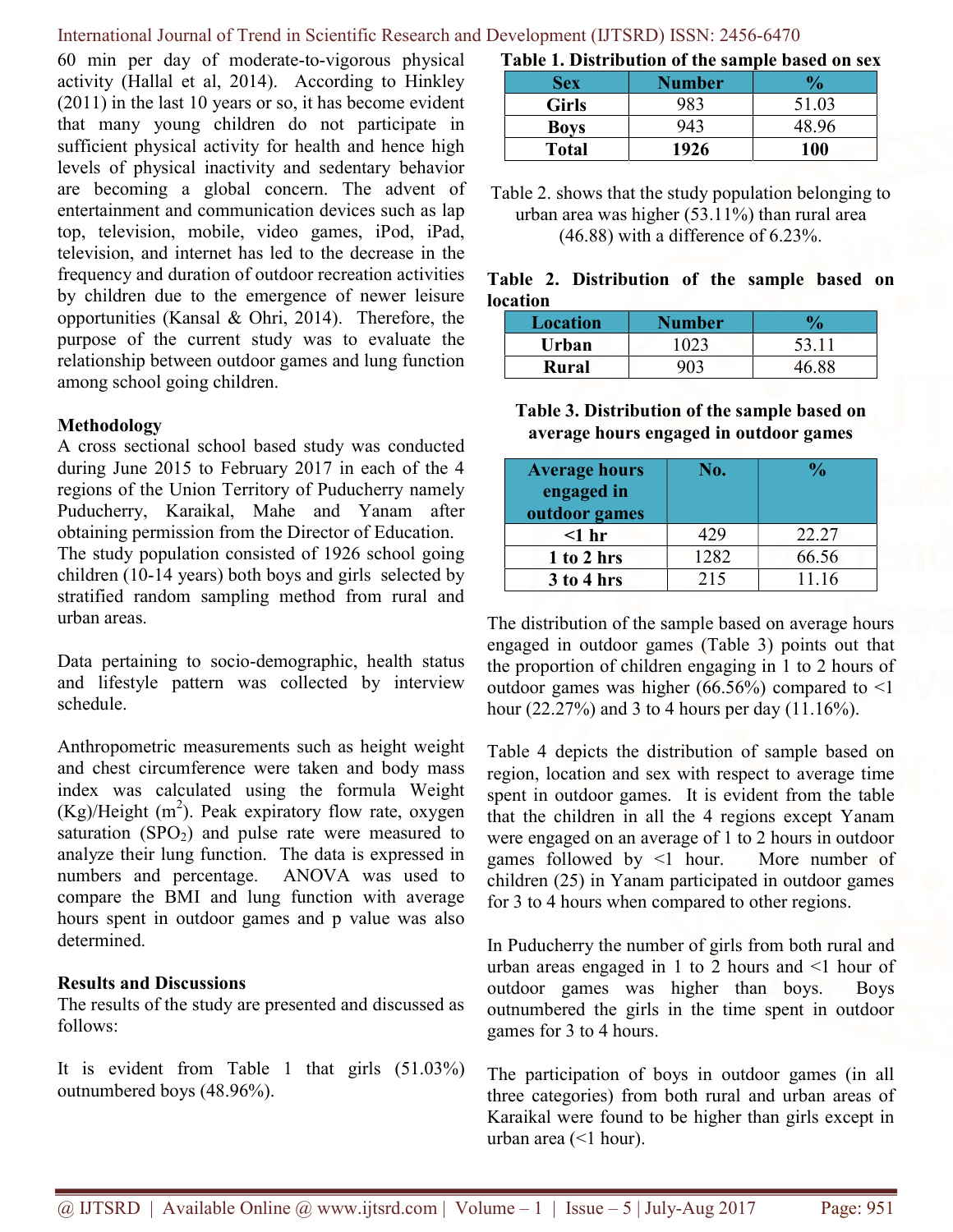None of the children in the rural area of Mahe showed participation in outdoor games for <1 hour. Majority of the girls (80.3%) and boys (66.7%) in urban areas were seen to be engaged in  $\leq 1$  hour and 3 to 4 hours of outdoor games respectively. In rural areas, girls (6.1%) engaged in 1 to 2 hours of outdoor games outnumbered boys (3.8%) but in 3 to 4 hours of outdoor games they were both equal and least in number (only 1).

Higher percentage of girls (52.5%) and boys (34.2%) in the urban areas of Yanam spent on an average 1 to 2 hours in outdoor games. The average time engaged in 3 to 4 hours of outdoor games by boys was higher than girls both in rural and urban areas with a difference of 32% and 28% respectively. A clear gender difference was found in this study. Physical activity tracked better in boys than in girls and this study is in tune with other studies by Tammelin et al. (2003) and Pate et al (1999).

| <b>Avera</b>              |                       |                       |          | Puducherry (N=1187)   |                      |             |                       | Karaikal (N=435) |          |                      | Mahe $(N=209)$ |                      |             |                       |                | Yanam $(N=203)$      |                       |             |                       |                    |  |
|---------------------------|-----------------------|-----------------------|----------|-----------------------|----------------------|-------------|-----------------------|------------------|----------|----------------------|----------------|----------------------|-------------|-----------------------|----------------|----------------------|-----------------------|-------------|-----------------------|--------------------|--|
| $\sqrt{\frac{ge}{time}}$  | Rural                 |                       | Urban    |                       | Total                | Rural       |                       | Urban            |          | Total                | Rural          |                      | Urban       |                       | Total          | Rural                |                       | Urban       |                       | Total              |  |
| spent<br>in<br>outdo      | $\mathbf G$           | $\bf{B}$              | G        | $\bf{B}$              |                      | $\mathbf G$ | $\bf{B}$              | $\mathbf G$      | $\bf{B}$ |                      | $\mathbf G$    | $\bf{B}$             | $\mathbf G$ | $\bf{B}$              |                | $\mathbf G$          | $\bf{B}$              | $\mathbf G$ | B                     |                    |  |
| or<br>games<br>per<br>day |                       |                       |          |                       |                      |             |                       |                  |          |                      |                |                      |             |                       |                |                      |                       |             |                       |                    |  |
| $\leq$ 1<br>hour          | 78                    | 36                    | 87       | 30                    | 23<br>1              | 36          | 49                    | 39               | 28       | 15<br>$\overline{2}$ | $\Omega$       | $\overline{0}$       | 53          | 13                    | 66             | $\mathbf{1}$         | $\overline{2}$        | 8           | 9                     | 20                 |  |
| $\frac{6}{6}$             | 33.<br>8              | 15.<br>6              | 37.<br>7 | 13                    | 10<br>$\theta$       | 23.<br>7    | 32.<br>$\overline{2}$ | 23.<br>7         | 18.<br>4 | 10<br>$\Omega$       | $\overline{0}$ | $\mathbf{0}$         | 80.<br>3    | 19.<br>7              | 10<br>$\Omega$ | 5                    | 10                    | 40          | 45                    | 10<br>$\Omega$     |  |
| 1 to 2<br>hours           | 22<br>6               | 21<br>7               | 22<br>8  | 15<br>6               | 82<br>7              | 35          | 91                    | 31               | 65       | 22<br>$\overline{2}$ | 8              | 5                    | 47          | 71                    | 13<br>1        | $\overline{3}$       | 18                    | 83          | 54                    | 15<br>8            |  |
| $\frac{0}{0}$             | 27.<br>$\overline{3}$ | 26.<br>$\overline{2}$ | 27.<br>6 | 18.<br>9              | 10<br>$\mathbf{0}$   | 15.<br>8    | 41                    | 14               | 29.<br>3 | 10<br>$\theta$       | 6.<br>1        | 3.<br>8              | 35.<br>9    | 54.<br>$\overline{2}$ | 10<br>$\theta$ | 1.<br>9              | 11.<br>$\overline{4}$ | 52.<br>5    | 34.<br>$\overline{2}$ | 10<br>$\theta$     |  |
| 3 to 4<br>hours           | 28                    | 44                    | 18       | 39                    | 12<br>9              | 6           | 30                    | 10               | 15       | 61                   | 1.<br>$\theta$ | 1.<br>$\overline{0}$ | 2.0         | 8.0                   | 12             | 2.<br>$\overline{0}$ | 10.<br>$\theta$       | 3.0         | 10.<br>$\mathbf{0}$   | 25                 |  |
| $\frac{0}{0}$             | 21.<br>$\overline{7}$ | 34.<br>1              | 14       | 30.<br>$\overline{2}$ | 10<br>$\overline{0}$ | 9.8         | 49.<br>$\overline{2}$ | 16.<br>4         | 24.<br>6 | 10<br>$\mathbf{0}$   | 8.<br>3        | 8.<br>3              | 16.<br>7    | 66.<br>7              | 10<br>$\theta$ | 8                    | 40                    | 12          | 40                    | 10<br>$\mathbf{0}$ |  |

# Table 4. Distribution of sample based on region, location and sex

### Table 5. Hours spent in outdoor games Vs. Nutritional status and lung function test

| <b>Average</b>                                 | No. |              | <b>Nutritional status</b> |                | o<br><b>Lung function test</b> |               |               |                         |              |               |                                 |              |                       |  |  |
|------------------------------------------------|-----|--------------|---------------------------|----------------|--------------------------------|---------------|---------------|-------------------------|--------------|---------------|---------------------------------|--------------|-----------------------|--|--|
| <b>hours</b><br>engaged<br>in outdoor<br>games |     | <b>BMI</b>   | $\mathbf{F}$<br>stat      | $D -$<br>value | <b>PEFR</b><br>(L/min)         | <b>F-stat</b> | $p-$<br>value | SPO <sub>2</sub><br>(%) | $F-$<br>stat | $p-$<br>value | Pulse<br>Rate<br>(Beat<br>s/min | $F-$<br>stat | $\mathbf{D}$<br>value |  |  |
| $<$ 1 hr                                       | 429 | 17.80        | 6.61                      | 0.010          | 270.12                         | 13.87         | 0.000         | 98.13                   | 0.07         | 0.787         | 93.18                           | 0.72         | 0.505                 |  |  |
|                                                |     |              | 7                         | *              |                                |               | *             |                         | 3            | <b>NS</b>     |                                 | 4            | <b>NS</b>             |  |  |
| 1 to 2 hrs                                     | 215 | 17.29        |                           |                | 283.00                         |               |               | 98.23                   |              |               | 92.88                           |              |                       |  |  |
|                                                |     |              |                           |                |                                |               |               |                         |              |               |                                 |              |                       |  |  |
| 3 to 4 hrs                                     | 128 | 17.46        |                           |                | 287.34                         |               |               | 98.26                   |              |               | 91.67                           |              |                       |  |  |
|                                                | 2   | <sub>b</sub> |                           |                |                                |               |               |                         |              |               |                                 |              |                       |  |  |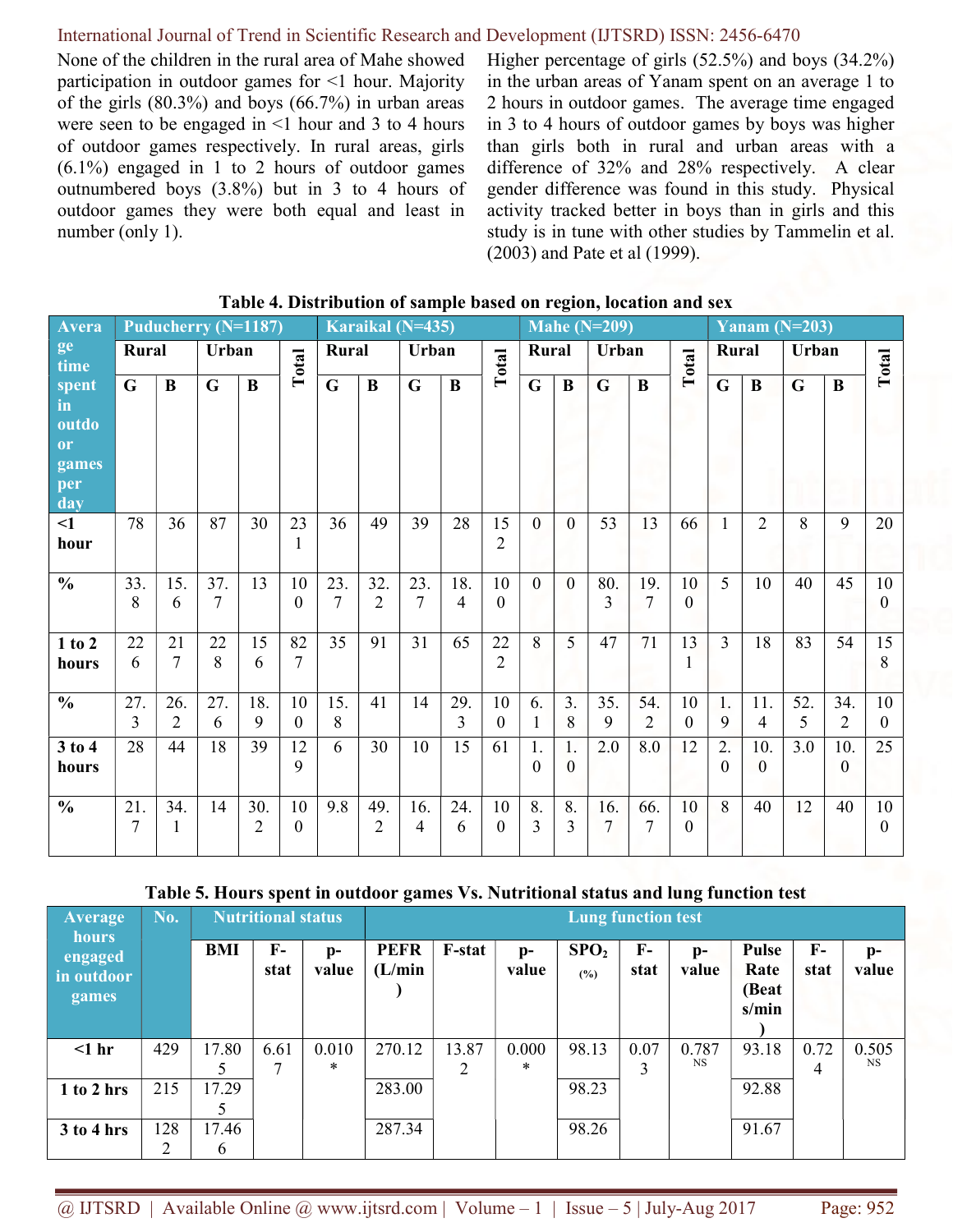The hours spent in outdoor games had a positive effect on lung function of the school going children (Table 5). The mean PEFR (287.34 L/min) and  $SPO<sub>2</sub>(98.26%)$  values of the school going children who were engaged in outdoor games for 3 to 4 hours were found to be higher. Lower level of pulse rate (91.67 beats/min) was obtained in the children who spent 1 to 2 hours or less. This shows that the participation in outdoor games is directly proportional to the PEFR and highly significant. The BMI representing the nutritional status of the children reveals that all the samples were underweight having a BMI of <18.5 but there was a significant difference in the BMI among children which varied with the hours spent in outdoor games per day.

| Out          | <b>Sex</b>  | $\mathbf{L}\mathbf{0}$ | <b>Puducherry</b> |                |              |                    |                   | <b>Karaikal</b> |      |                    |      | <b>Mahe</b>    |          |                  |                   | Yanam          |              |              |  |
|--------------|-------------|------------------------|-------------------|----------------|--------------|--------------------|-------------------|-----------------|------|--------------------|------|----------------|----------|------------------|-------------------|----------------|--------------|--------------|--|
| door         |             | ca                     | <b>BM</b>         | <b>SP</b>      | Puls         | PEF                | B                 | <b>SP</b>       | Pul  | PEF                | BM   | <b>SP</b>      | Pul      | <b>PEF</b>       | B                 | <b>SP</b>      | Pul          | <b>PEF</b>   |  |
| gam          |             | tio                    | I                 | $\mathbf{O}_2$ | e            | $\bf R$            | MI                | $\mathbf{O}_2$  | se   | ${\bf R}$          | I    | $\mathbf{O}_2$ | se       | $\mathbf R$      | MI                | $\mathbf{O}_2$ | se           | $\mathbf R$  |  |
| es           |             | $\mathbf n$            |                   | $(^{0}/_{0})$  | (Bea         | (L/m)              |                   | $(^{0}/_{0})$   | (Be  | (L/m)              |      | (%)            | (Be      | (L/m)            |                   | (%)            | (Be          | (L/mi)       |  |
|              |             |                        |                   |                | ts/mi        | in)                |                   |                 | ats/ | in)                |      |                | ats/     | in)              |                   |                | ats/         | $\mathbf{n}$ |  |
|              |             |                        |                   |                | $\mathbf{n}$ |                    |                   |                 | min  |                    |      |                | min      |                  |                   |                | min          |              |  |
| $\leq$ 1     | Girls       | Rur                    | 17.8              | 98.7           | 93.2         | 292.               | 20.               | 97.5            | 95.6 | 184.               |      |                |          | $\overline{a}$   | 23.               | 99.0           | 78.0         | 300.0        |  |
| hour         |             | al                     |                   |                |              | 3                  | $\theta$          |                 |      |                    |      |                |          |                  |                   |                |              |              |  |
|              |             | Ur                     | 17.5              | 98.3           | 95.7         | 267.               | 18.               | 98.1            | 86.5 | 194.               | 18.5 | 98.0           | 97.1     | 309.             | 18.               | 97.6           | 94.6         | 283.8        |  |
|              |             | ban                    |                   |                |              | 8                  | 1                 |                 |      | 5                  |      |                |          | 4                | 6                 |                |              |              |  |
|              | <b>Boys</b> | Rur                    | 15.4              | 98.2           | 89.8         | 264.               | 18.               | 98.3            | 89.2 | 239.               |      |                |          |                  | 16.               | 98.0           | 94.0         | 380.0        |  |
|              |             | al                     |                   |                |              | 2                  | 5                 |                 |      | 8                  |      |                |          |                  | 3                 |                |              |              |  |
|              |             | $\overline{Ur}$        | 16.4              | 98.6           | 90.9         | $\overline{275}$ . | $\overline{17}$ . | 98.6            | 88.6 | $\overline{237}$ . | 19.5 | 97.1           | 96.2     | 392.             | 17.               | 98.8           | 99.3         | 307.8        |  |
|              |             | ban                    |                   |                |              | 3                  | 7                 |                 |      | 8                  |      |                |          | 3                | 9                 |                |              |              |  |
|              | Girls       | Rur                    | 17.7              | 98.4           | 93.4         | 295.               | 19.               | 98.0            | 89.4 | 194.               | 19.0 | 98.3           | 101.     | 340.             | 17.               | 97.7           | 89.0         | 313.3        |  |
| 1 to         |             | al                     |                   |                |              | 7                  | 6                 |                 |      | 5                  |      |                | 6        | $\mathbf{0}$     | 8                 |                |              |              |  |
| $\mathbf{2}$ |             | Ur                     | 17.0              | 98.4           | 96.1         | 260.               | 17.               | 97.7            | 96.1 | 195.               | 18.4 | 98.4           | 96.9     | 314.             | 17.               | 97.3           | 89.9         | 291.9        |  |
| hour         |             | ban                    |                   |                |              | $\overline{7}$     | 3                 |                 |      | 6                  |      |                |          | $\theta$         | 5                 |                |              |              |  |
| s            | <b>Boys</b> | Rur<br>al              | 15.9              | 98.3           | 92.4         | 283.<br>2          | 18.<br>$\theta$   | 98.0            | 87.4 | 263.               | 17.6 | 98.6           | 81.6     | 472.<br>$\Omega$ | 16.<br>6          | 98.4           | 90.3         | 315.6        |  |
|              |             | Ur                     | 17.1              | 98.2           | 93.0         | 293.               | 17.               | 97.8            | 86.1 | 262.               | 18.5 | 98.2           | 94.6     | 377.             | 17.               | 98.7           | 92.1         | 313.9        |  |
|              |             | ban                    |                   |                |              | $\overline{2}$     | 7                 |                 |      | 9                  |      |                |          | 7                | 5                 |                |              |              |  |
| 3 to         | Girls       | Rur                    | 17.0              | 98.4           | 93.1         | 295.               | 18.               | 97.7            | 88.5 | 193.               | 16.8 | 98.0           | 109.     | 350.             | $\overline{17}$ . | 98.5           | 95.0         | 452.5        |  |
| 4            |             | al                     |                   |                |              | $\theta$           | 8                 |                 |      | 5                  |      |                | $\theta$ | $\theta$         | 3                 |                |              |              |  |
| hour         |             | Ur                     | 17.9              | 98.2           | 92.9         | 240.               | 18.               | 98.1            | 99.0 | 191.               | 13.8 | 97.5           | 96.5     | 355.             | $\overline{17}$ . | 99.0           | 101.         | 273.3        |  |
| S            |             | ban                    |                   |                |              | $\theta$           | 8                 |                 |      | 4                  |      |                |          | $\theta$         |                   |                | $\mathbf{0}$ |              |  |
|              | <b>Boys</b> | Rur                    | 16.5              | 98.2           | 92.3         | 289.               | 18.               | 98.0            | 85.5 | 259.               | 16.3 | 99.0           | 99.0     | 450.             | 17.               | 98.6           | 90.9         | 331.0        |  |
|              |             | al                     |                   |                |              | 8                  | $\overline{4}$    |                 |      | 6                  |      |                |          | $\overline{0}$   | $\overline{4}$    |                |              |              |  |
|              |             | Ur                     | 17.3              | 98.0           | 93.2         | 295.               | 20.               | 98.6            | 93.4 | 224.               | 18.4 | 97.8           | 88.0     | 351.             | 16.               | 97.6           | 85.6         | 311.0        |  |
|              |             | ban                    |                   |                |              | 4                  | 7                 |                 |      | 4                  |      |                |          | 3                | $\boldsymbol{0}$  |                |              |              |  |

|  |  |  | Table 6. Hours spent by the sample in outdoor games Vs. Nutritional status and lung function test |  |
|--|--|--|---------------------------------------------------------------------------------------------------|--|
|  |  |  |                                                                                                   |  |

From Table 6 it can be inferred that the BMI of girls in rural areas is higher than urban areas in all the 4 regions except in Puducherry and Karaikal (3 to 4 hours). The urban boys of Puducherry, Mahe and Yanam had a higher BMI. In Karaikal the BMI was found to be higher among the rural boys who were engaged in <1 hour and 1 to 2 hours of outdoor games but lower among those in 3 to 4 hours category. Among girls it was found that majority of the children from the rural areas of all the 4 regions had better BMI when compared to their urban counterparts. The mean BMI of girls in Puducherry, Karaikal, Mahe and Yanam were 17.4, 18.7, 17.3 and 18.5 respectively thereby indicating that the girls of Puducherry and Mahe are underweight (BMI <18.5). A mean BMI of

16.4, 18.5, 18.06 and 16.95 were observed among the boys of Puducherry, Karaikal, Mahe and Yanam. Except for the boys in Karaikal all the others were underweight. When compared to boys (17.4) the mean BMI of girls (17.97) was found to be higher. The mean  $SPO<sub>2</sub>$  values of rural girls in Puducherry, Karaikal, Mahe and Yanam were 98.5, 97.73, 98.15 and 98.4 respectively and that of urban girls were 98.3, 97.96, 97.96 and 97.6 respectively. Mean pulse rate of 98.2, 98.0, 98.8 and 98.3 in rural boys and 98.2, 98.3, 97.7 and 98.3 in urban boys were observed in Puducherry, Karaikal, Mahe and Yanam respectively.